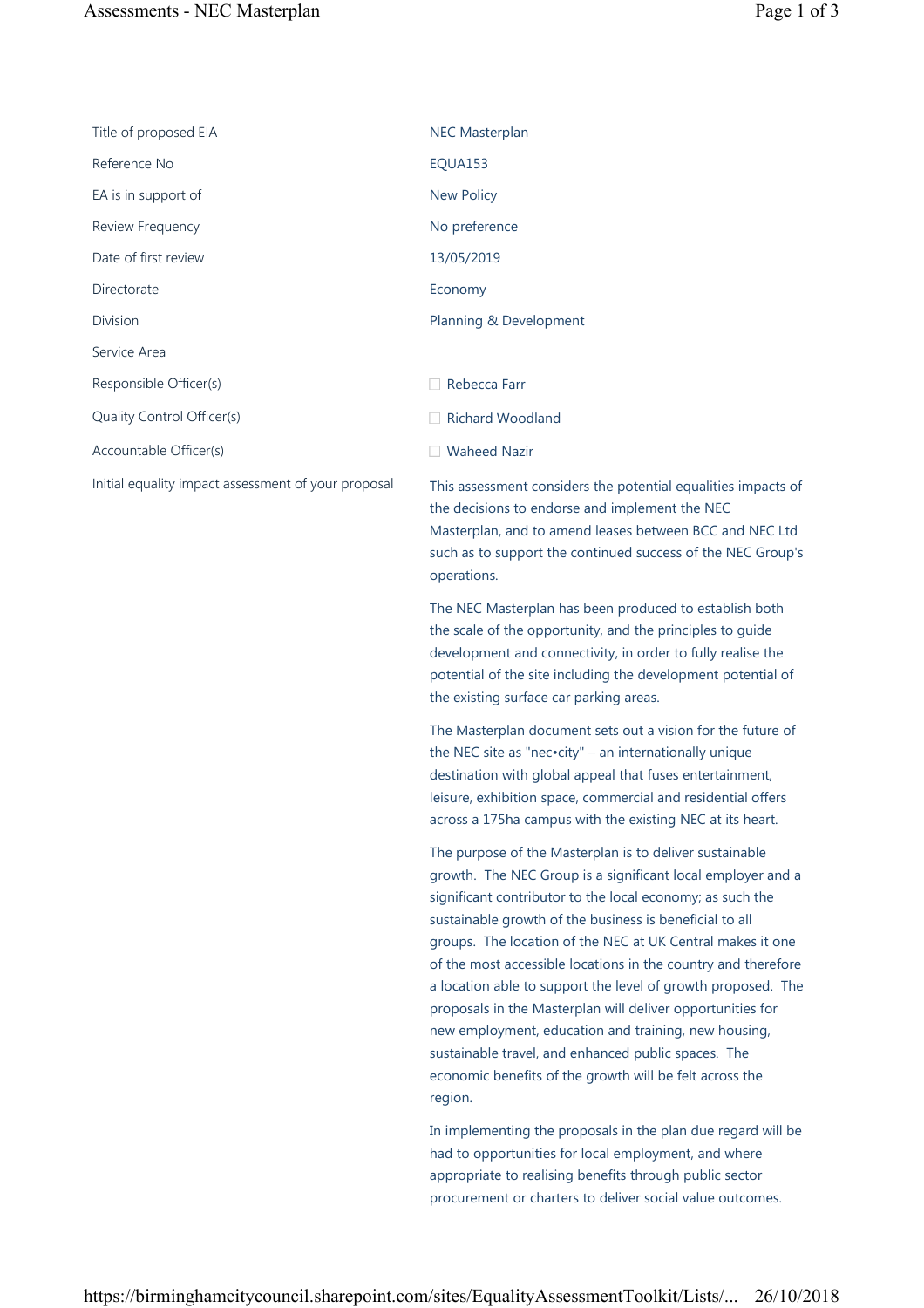Schemes will be designed with accessibility for all groups in mind.

The endorsement and delivery of the Masterplan will, therefore have the potential to benefit all groups across the city and region, and will not have a negative differential impact on any group or protected characteristic. There will be opportunities to test these assumptions as part of the development and approval of individual schemes.

The NEC Masterplan is in line with the aims of Solihull MBC (the Local Planning Authority for the site), the Greater Birmingham and Solihull LEP, and the West Midlands Combined Authority. On a macro scale the impact of growth here will be addressed and monitored through the Sustainability Appraisal for the Solihull Local Plan – this will include impacts on the community.

These decisions follow on from and enable the implementation of decisions previously made by Cabinet, for which assessments of the potential equalities impacts were also provided:

- An initial screening was carried out in July 2013 on the decision to sell NEC Ltd and enter into leases on the operational sites. This found that the approach had potential equalities benefits, and that the needs of different groups would be considered during the implementation of the project.
- An initial screening was carried out in April 2016 on the decision to prepare a Masterplan for the NEC site. This focused on the potential impacts of preparation rather than implementation, and found that, as this would be delivered as 'business as usual' for the Council, there was limited opportunity for negative differential impacts.

| Protected characteristic: Age                                            | Not Applicable |
|--------------------------------------------------------------------------|----------------|
| Age details:                                                             |                |
| Protected characteristic: Disability                                     | Not Applicable |
| Disability details:                                                      |                |
| Protected characteristic: Gender                                         | Not Applicable |
| Gender details:                                                          |                |
| Protected characteristics: Gender Reassignment                           | Not Applicable |
| Gender reassignment details:                                             |                |
| Protected characteristics: Marriage and Civil Partnership Not Applicable |                |
| Marriage and civil partnership details:                                  |                |
| Protected characteristics: Pregnancy and Maternity                       | Not Applicable |
| Pregnancy and maternity details:                                         |                |
| Protected characteristics: Race                                          | Not Applicable |